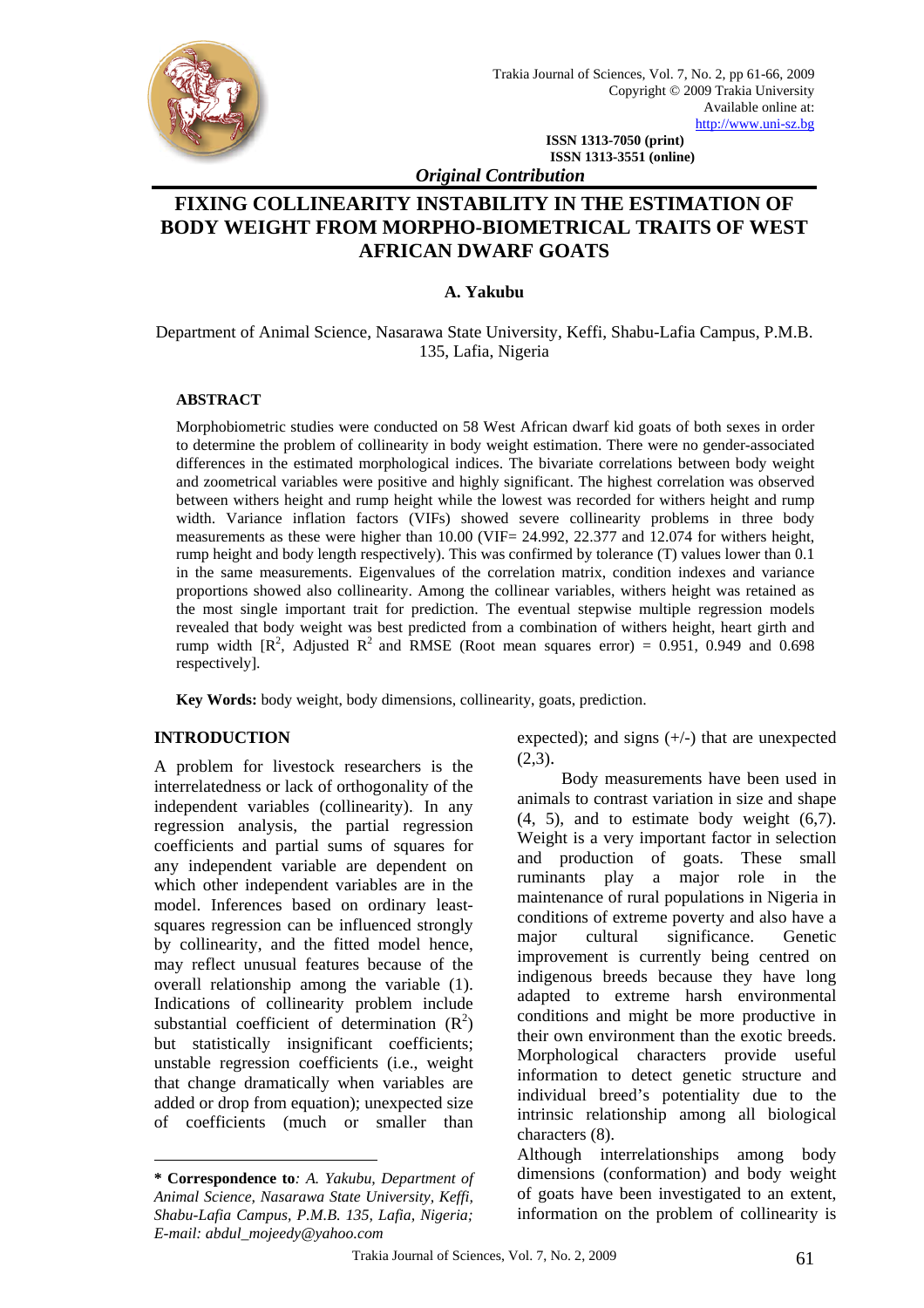still scanty. The first objective of this study therefore, was to ascertain the existence or otherwise of collinearity in the estimation of body weight from morphological indices of West African Dwarf kid goats ( potential store of unique genes) . The second objective was to fix the problem if detected using stepwise multiple regression analysis.

#### **MATERIALS AND METHODS**

#### **Experimental animals and their management**

Data were obtained from 58 West African Dwarf (WAD) kid goats of both sexes which were randomly sampled in Nasarawa State, North Central Nigeria. The kid goats were less than 1.5 years old ( milk- tooth age ) as revealed by non-eruption of permanent incisors. The environmental setting of the study location and extensive management practices have been previously described (9).

#### **Parameters measured**

Body weight (BW) and five exterior traits were taken on each animal. The measured parts were withers height (WH), measured as the distance between the most dorsal point of the withers and the ground; rump height (RH), distance from *Spina illiaca* to the ground; body length (BL), measured from distance between the occipital protuberance and taildrop; heart girth (HG), circumference of the chest just behind the forelimbs and rump width (RW), distance between the hip bones (*Tuber coxae*).Body weight estimation was done using a hanging scale. The length and circumference measurements were effected using a measuring tape while the width measurement was done using a calibrated wooden calliper. In order to avoid betweenindividual variations, measurements were carried out by the same person.

### **Statistical analysis**

Data collected were analysed for preliminary descriptive statistics (Mean± SE and coefficient of variation). General Linear Model (GLM) was used to determine sex effect. As a first indication of severity of collinearity, correlation coefficients among all the five independent body measurements were estimated. Due to the inadequacy of correlation as a method of detecting collinearity, the method of variance inflation factor (10) was employed as follows:

 $VIF = 1$  $1-R^2$   $R^2$  = coefficient of determination.

A further step for testing collinearity was to calculate the tolerance (T) value. To obtain measures of tolerance, each independent variable was treated as a dependent variable and regressed on the other independent variables. The  $R^2$  so obtained was used to calculate T.

$$
T = 1-R2
$$
  
where,  

$$
R2 = coefficient of d
$$

Eigenvalues of the correlation matrix  $(X'X)$ , condition indexes and variance proportions were also computed to confirm the existence or otherwise of collinearity following the procedures adopted by (11) and (12).

In order to delete redundant variables arising from multicollinearity, the following model as described by (13) was employed:

$$
RV = \lfloor \underline{B_i} \rfloor
$$

where,

á

RV = redundant variable.

 $B_i$  = regression coefficient of  $X_i$  variable.

 $\acute{a}$  = square root of residual mean square of the full regression model.

The full regression model (all the five morphometric indices inclusive) was defined as:

 $Y = B_0 + [B_i X_i].$ 

The eventual regression models were fitted using stepwise multiple regression analysis. Each model was assessed using  $R^2$ , Adjusted  $R^2$  and RMSE (Root mean squares error).SPSS Statistical package was employed in the analysis (14).

#### **RESULTS AND DISCUSSION**

Mean  $(\pm$  SE) and coefficient of variation estimates associated with each body weight and linear body measurement of WAD kid goats are presented on **Table 1**. There were no gender- associated differences in the body parameters estimated. Similar findings have been reported (15). Measurements of morphobiometrical traits can provide evidence of breed relationships and size. The present results are comparable to the values of 10.08kg, 47.08, 37.09, 42.04 and 9.74cm reported for body weight, heart girth, withers height, rump height and sacral pelvic width in over a year-old kids in a derived savanna agro-ecological zone of southern Nigeria (16). The high variability in body weight and rump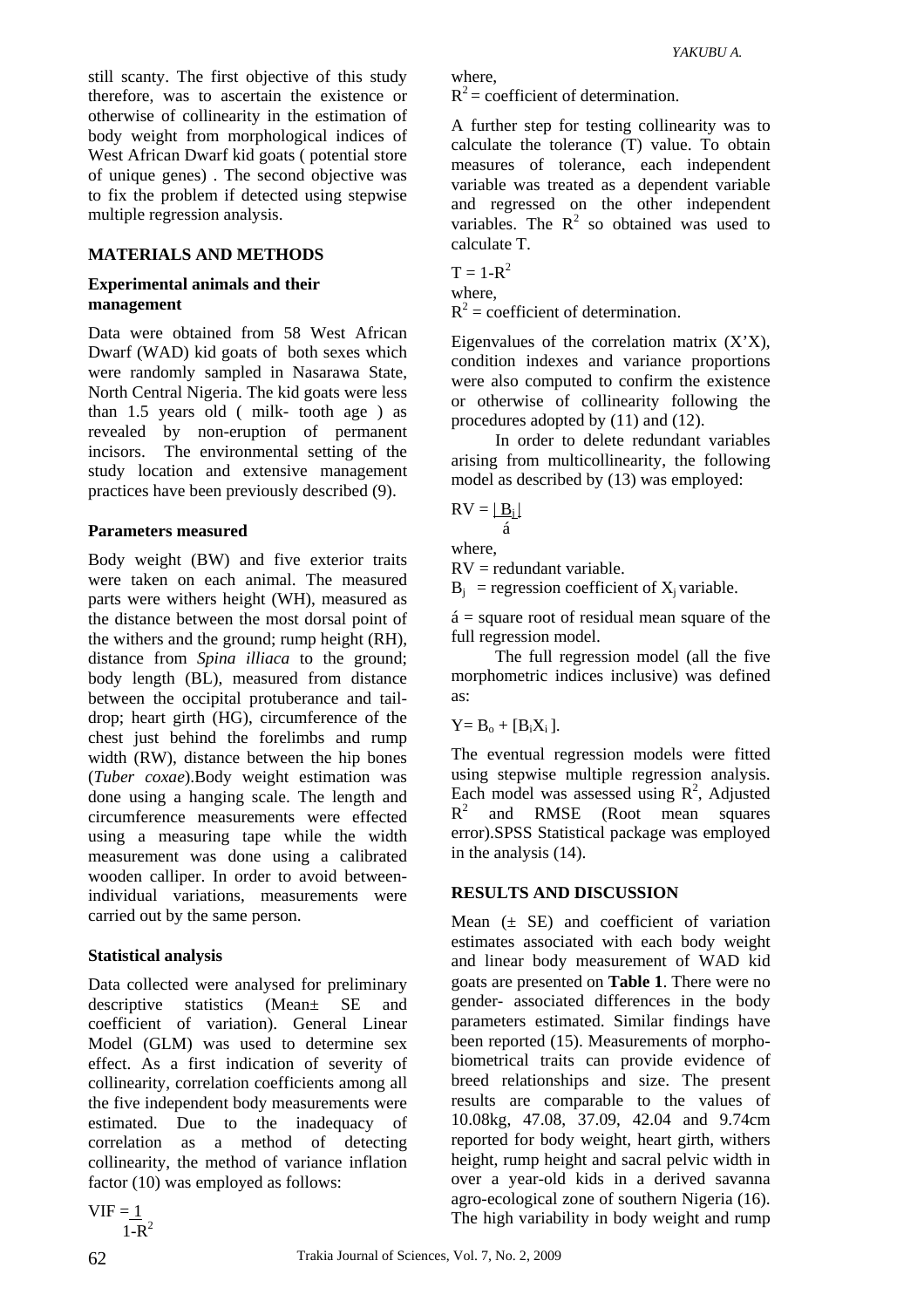polygenic in nature, hence their environmental sensitivity. The variations provide a basis for their genetic manipulation and improvement. The goats' body stature kinetics deserve consideration because their body parts contribute to the local goat characterisation by assessing the animal size during young age when the essentials of meat production might have been realised (17).

*YAKUBU A.* 

*Table 1: Descriptive statistics of body weight (kg) and zoometrical traits (cm) of West African Dwarf kid goats* 

| <b>Variable</b> | Male animals $(n=27)$         |                        | Female animals $(n=31)$       |       |  |  |
|-----------------|-------------------------------|------------------------|-------------------------------|-------|--|--|
|                 | $Mean(\pm SE)$                | $\mathbf{C}\mathbf{V}$ | $Mean(\pm SE)$                | CV    |  |  |
| <b>BW</b>       | $10.01 \pm 0.67$ <sup>a</sup> | 35.26                  | $8.82 \pm 0.50^a$             | 31.52 |  |  |
| WH              | $38.36 \pm 0.89^a$            | 11.99                  | $38.23 \pm 0.84$ <sup>a</sup> | 12.27 |  |  |
| <b>RH</b>       | $41.71 \pm 0.88$ <sup>a</sup> | 11.08                  | $41.24 \pm 0.96^{\text{a}}$   | 13.00 |  |  |
| HG              | $53.03 \pm 1.51^{\circ}$      | 14.80                  | $52.16 \pm 1.14^{\text{a}}$   | 12.21 |  |  |
| BL              | $62.53 \pm 1.24$ <sup>a</sup> | 10.28                  | $63.54 \pm 1.27$ <sup>a</sup> | 11.11 |  |  |
| <b>RW</b>       | $6.81 \pm 0.41$ <sup>a</sup>  | 33.92                  | $7.31 \pm 0.46^{\text{a}}$    | 35.29 |  |  |

*Means in the same row bearing the same superscript do not differ significantly ( p>0.05 ). SE: Standard error of mean.* 

*CV: Coefficient of variation.* 

*Table 2: Correlation coefficients of body weights and morphological indices of West African Dwarf kid goats\*.* 

| Trait     | BW                       | WH   | <b>RH</b>                | <b>HG</b>                | BL                       | <b>RW</b> |
|-----------|--------------------------|------|--------------------------|--------------------------|--------------------------|-----------|
| <b>BW</b> | -                        | 0.95 | 0.94                     | 0.92                     | 0.93                     | 0.84      |
| WH        | $\overline{\phantom{0}}$ |      | 0.97                     | 0.88                     | 0.93                     | 0.77      |
| <b>RH</b> | $\overline{\phantom{0}}$ |      | -                        | 0.87                     | 0.93                     | 0.80      |
| HG        | -                        |      | $\overline{\phantom{0}}$ | $\overline{\phantom{a}}$ | 0.87                     | 0.80      |
| <b>BL</b> | -                        |      | $\overline{\phantom{a}}$ | $\overline{\phantom{0}}$ | $\overline{\phantom{a}}$ | 0.86      |

*\*Significant at p< 0.01.* 

Phenotypic correlations between body weight and morphometric characters of WAD kid goats are shown on **Table 2**. Body weight was best associated with withers height (r=0.95; p< 0.01), chronologically followed by rump height, body length and heart girth (r=0.94, 0.93 and 0.92 respectively). Among the linear

type traits, the highest correlation was observed between withers height and rump height  $(r=0.97)$ , while the lowest value of r=0.77 was recorded for withers height and rump width. The correlation coefficients are comparable to values recorded for kid goats (15) and lambs (18) respectively.

*Table 3: Variance inflation factors (VIFs) and tolerance (T) values for the body measurements of West African Dwarf kid goats* 

| <b>Traits</b> | VIF    |       | <b>Remarks</b>   |
|---------------|--------|-------|------------------|
| WH            | 24.992 | 0.040 | Collinearity     |
| RH            | 22.377 | 0.045 | Collinearity     |
| НG            | 5.251  | 0.190 | Non-collinearity |
| BL            | 12.074 | 0.083 | Collinearity     |
| RW            | 4 517  | 0.221 | Non-collinearity |

The strong relationship existing between body weight and body measurements suggest that either or combination of these morphological

traits could be used to estimate live weight in goats fairly well in the situation where weighbridges or scales are not available. It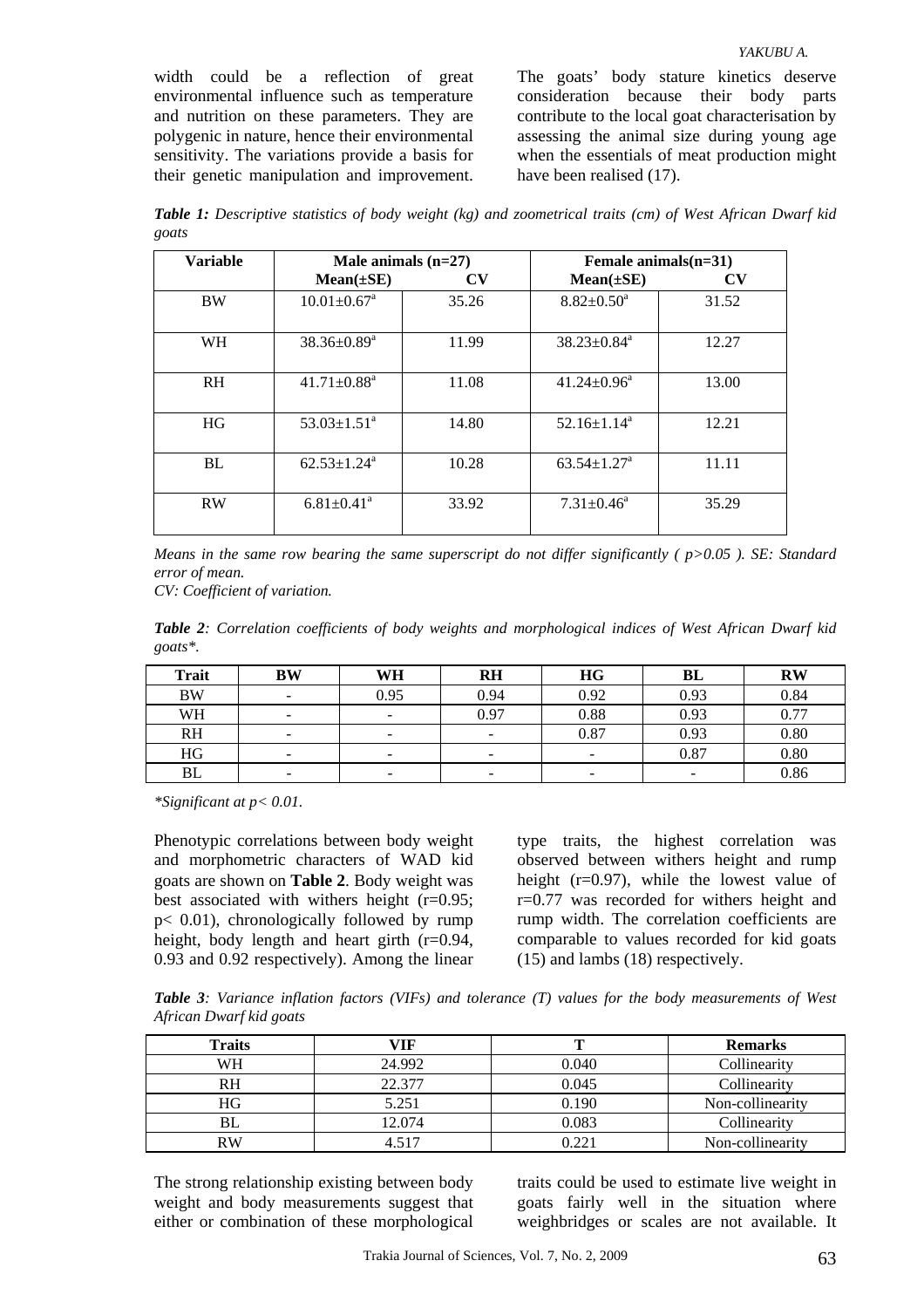also implies that frame size and absolute height are complementary and that the total size of the animal is a function of length, height and circumference measurements (19). The association may also be useful as selection criterion, since positive correlations of traits suggest that the traits are under the same gene action (Pleiotropy). Consequently, selection for improvement in one trait would result in the concomitant improvement of the other traits.

The variance inflation factors (VIFs) and tolerance (T) values for the relationships between body measurements of WAD kid goats are presented on **Table 3**. A pairwise correlation matrix of explanatory variables might be insufficient to identify collinearity problems because near linear dependencies may exist among more complex combinations of regressors (12). This therefore calls for the use of the VIF, which represents the increase in variance due to high correlation between the predictors. In the present study, the VIFs gave the first indication of the existence of severe collinearity in withers height, rump height and body length (VIF = 24.992, 22.377) and 12.074 respectively). Although no absolute standard exists for judging the magnitude of the VIF, a crude rule of the thumb, according to (20), is to be suspicious of collinearity if VIF is greater than 10.00. Similar report has been documented in (10). The tolerance values confirmed collinearity problem (T = 0.040, 0.045 and 0.083 for withers height, rump height and body length

respectively). There is no well defined critical value that characterises small tolerance values. However, if the tolerance value is smaller than 0.10 for any X-variable, then collinearity may have more than a trivial impact on the estimates of the parameters (20). The presence of collinearity was also clearly evident as revealed by the eigenvalues of the correlation matrix, condition indexes and variance proportions of the estimates (**Table 4**). A close examination of this Table revealed that there were two relatively small eigenvalues of 0.001 and 0.000 for components 5 and 6 respectively, showing how much the correlation matrix approached singularity. These components with small eigenvalues had large variance proportions of 0.89 for body length, 0.78 for rump height and 0.96 for withers height respectively. The corresponding condition indexes were 88.027 (body length) and 131.375 (rump height and withers height). When trying to diagnose the reason for collinearity, the focus is on the principal components with very small eigenvalues because variables in multicollinearity are identifiable by their relatively large variance proportions with small eigenvalues (11). The variance proportions indicate the relative contribution from each principal component to the variance of each regression coefficient. The larger the condition index, the more the tendency towards collinearity. Moderate to strong relations are associated with condition numbers of 30 to 100 (21).

*Table 4: Eigenvalues, condition indexes and variance proportions of body measurements for the prediction of body weights of West African Dwarf kid goats* 

| Component | <b>Eigenvalue</b> | <b>Condition</b> | <b>Variance Proportion</b> |      |           |      |      |           |
|-----------|-------------------|------------------|----------------------------|------|-----------|------|------|-----------|
|           |                   | index            |                            | WН   | <b>RH</b> | НG   | BL   | <b>RW</b> |
|           | 5.934             | 1.000            | 0.00                       | 0.00 | 0.00      | 0.00 | 0.00 | 0.00      |
|           | 0.057             | 10.213           | 0.02                       | 0.00 | 0.00      | 0.00 | 0.00 | 0.29      |
|           | 0.005             | 33.230           | 0.50                       | 0.02 | 0.02      | 0.04 | 0.00 | 0.36      |
| 4         | 0.003             | 47.689           | 0.00                       | 0.01 | 0.04      | 0.93 | 0.01 | 0.01      |
|           | 0.001             | 88.027           | 0.45                       | 0.01 | 0.17      | 0.00 | 0.89 | 0.18      |
| 6         | 0.000             | 131.375          | 0.02                       | 0.96 | 0.78      | 0.03 | 0.10 | 0.16      |

*C: Constant* 

The deletion of one or more collinear variables improves the accuracy and robustness of the prediction models. According to (13), the deletion of variables with small  $|B_i|/i$  a would be desirable. In the present study, values obtained for withers height, rump height and body length were 0.70, -0.15 and 0.02 respectively. Thus, withers height was retained for the subsequent analysis.

The four regression models for estimating body weight from body measurements of WAD kids are presented on **Table 5**. Withers height singly accounted for about 91% of the variation in body weight, although with higher root mean squares error  $(RMSE = 0.938)$ . The models constructed with withers height and rump width, and withers height and heart girth improved the efficiency of the prediction equations  $(R^2)$ ,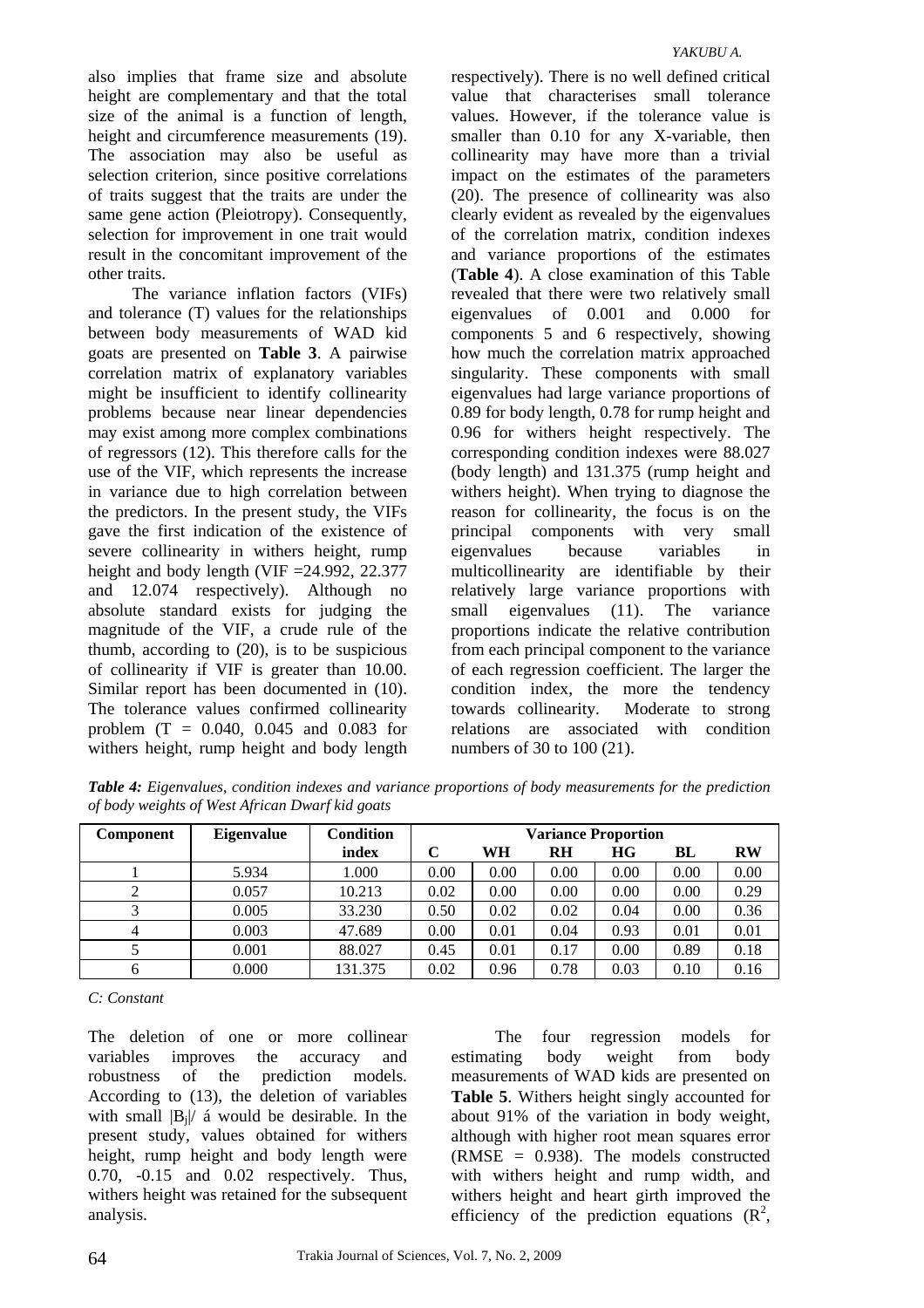Adjusted  $R^2$  and RMSE= 0.940, 0.938 and 0.765; 0.937, 0.935 and 0.785 respectively). However, the best model involved the combination of withers height, rump width and heart girth  $(R^2,$  Adjusted  $R^2$  and RMSE = 0.951, 0.949 and 0.689 respectively). The superiority of withers height over other linear type traits is consistent with the report of (22). This was buttressed by the submission of (23) that height at withers is the most accurate and repeatable measurement for frame size. However, in a study on Kanni Adu goat kids, chest girth alone accounted for maximum of 80.4 to 93.6% of total variation in body weight, and the best fitted multiple regression model included chest girth, body length and height at withers (15).

*Table 5: Regression models for the estimation of body weights from morphometric characters of West African Dwarf kid goats* 

| N              | <b>Equation</b>                      | $\mathbf{R}^2$ | <b>Adjusted</b> | <b>RMS</b> |
|----------------|--------------------------------------|----------------|-----------------|------------|
| $\bf{o}$       |                                      |                | $\mathbf{R}^2$  |            |
|                | $BW = -14.995 + 0.636WH$             | 0.90           | 0.907           | 0.938      |
|                |                                      | 9              |                 |            |
| $\mathfrak{D}$ | $BW = -15.335 + 0.431WH + 0.156HG$   | 0.93           | 0.935           | 0.785      |
|                |                                      |                |                 |            |
| 3              | $BW = -12.122 + 0.495WH + 0.358RW$   | 0.94           | 0.938           | 0.765      |
|                |                                      |                |                 |            |
| 4              | $BW = -13.119 + 0.393WH + 0.263RW +$ | 0.95           | 0.949           | 0.698      |
|                | 0.106HG                              |                |                 |            |

### **CONCLUSION AND RECOMMENDATIONS**

The study revealed that there were no significant sex- differences in the morphostructural traits of West African Dwarf kid goats. Phenotypic correlations between body weight and body dimensions were positive and highly significant. The problems of collinearity were evident in withers height, rump height and body length as revealed by variance inflation factors, tolerance values, eigenvalues of the correlation matrix, condition indexes and variance proportions. Withers height was retained among the collinear variables and singly accounted for about 91% of the variation in body weight of kids. The stepwise multiple regression analysis revealed that the best prediction model was obtained from the combination of withers height, rump width and heart girth. The practical implications of this study are that body weight can be estimated in the field using morphological indices for selection purposes and as a way of estimating market values in terms of cost of animals.

## **REFERENCES**

- 1. Feng-Jenq, L., Solving multicollinearity in the process of fitting regression model using nested estimate procedure. *Quality and Quantity*, 42:417-426, 2008.
- 2. Hair Jr J.E., Anderson, R.E., Tatham, R. L. and Black, W.C., Multivariate data analysis.  $3<sup>rd</sup>$  Edition,

Macmillan Publishing Company, New York, pp. 544, 1992.

- 3. Tormod, N. and Bjorn-Helge, M., Understanding the collinearity problem in regression and discriminant analysis. *Journal of Chemometrics*, 15:413-426, 2001.
- 4. Lanari, M. R., Taddeo, H., Domingo, E., Centeno, M.R. and Gallo, L., Phenotypic differentiation of exterior traits in local Criollo goat population in Patagonia ( Argentina ). *Arch Tierz Dummerstorf*, 46:347-356, 2003.
- 5. Salako, A. E., Application of morphological indices in the assessment of type and function in sheep. *Int J Morphol*, 24:13-18, 2006.
- 6. Slippers, S.C., Letty, B. A. and de Villiers, J. F., Prediction of the body weight of Nguni goats*. South Afri J Anim Sci, 30:127-128, 2000.*
- 7. Topal, M. and Macit, M., Prediction of body weight from body measurements in Morkaraman sheep*. J Appl Anim Res*, 25:97-100, 2004.
- 8. Zaitoun, I., Tabbaa, M. and Bdourb, S., Differentiation of native goat breeds of Jordan on the basis of morphostructural characteristics*. Small Rumin Res,* 56:173- 182, 2005.
- 9. Yakubu, A., Ogah, D.M., Ladokun, A.O. and Adua, M.M., Comparison of linear and non-linear models in the estimation of body weight from body measurements in West African Dwarf goats in north central Nigeria. *Proceedings 32nd Annual*